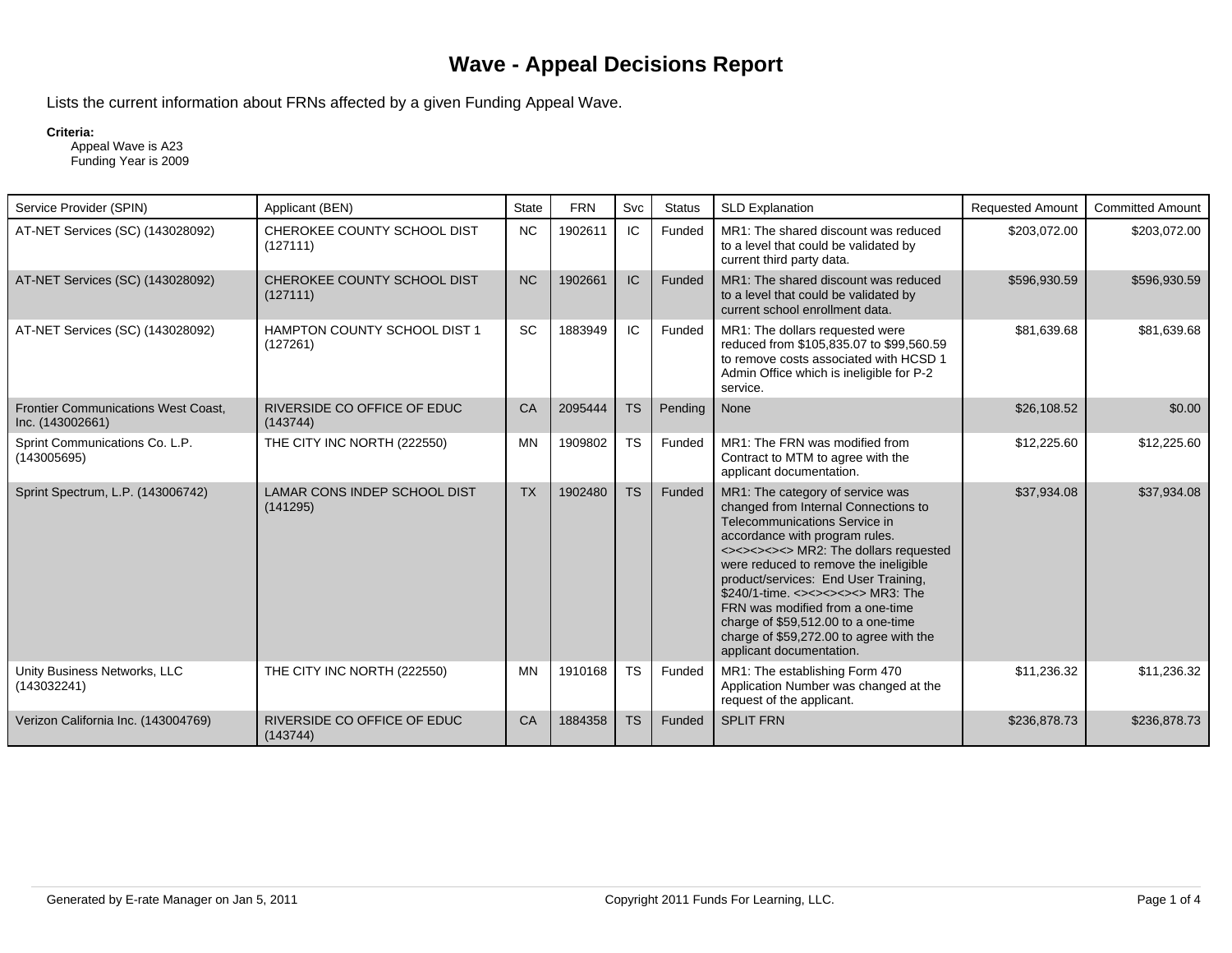| Service Provider (SPIN)          | Applicant (BEN)                                | State | <b>FRN</b> | Svc       | <b>Status</b> | <b>SLD Explanation</b>                                                                                                                                                                                                                                                                                                                                                                                                                                                                                                                                                                                                                                                                                                                                                                        | <b>Requested Amount</b> | <b>Committed Amount</b> |
|----------------------------------|------------------------------------------------|-------|------------|-----------|---------------|-----------------------------------------------------------------------------------------------------------------------------------------------------------------------------------------------------------------------------------------------------------------------------------------------------------------------------------------------------------------------------------------------------------------------------------------------------------------------------------------------------------------------------------------------------------------------------------------------------------------------------------------------------------------------------------------------------------------------------------------------------------------------------------------------|-------------------------|-------------------------|
| Verizon Florida Inc. (143001435) | DR. C. C. PIERCE MUNICIPAL<br>LIBRARY (154052) | FL    | 1852179    | <b>TS</b> | Funded        | MR1: The Contract Number was changed<br>from SRC-950-ZZ-30-4198-02-00 to<br>DMS-08/09-071 to agree with the<br>applicant documentation. <><><><><br>MR2: The Contract Award Date was<br>changed from July 1, 2009 to May 22,<br>2009 and the Contract Expiration Date<br>was changed from June 30, 2010 to May<br>21, 2014 to agree with the applicant<br>documentation. <><><><><>>>>>MR3: The<br>establishing Form 470 Application<br>Number was changed at the request of<br>the applicant. <><><><><>>>>>MR4: In<br>consultation with the applicant, the<br>service provider has been changed to<br>Verizon Florida Inc. (SPIN 143001435).<br><><><><><>>>>>> MR5: The FRN was<br>modified from \$214.00 per month to<br>\$209.20 per month to agree with the<br>applicant documentation. | \$2,008.32              | \$2,008.32              |
| Verizon Florida Inc. (143001435) | HAINES CITY PUBLIC LIBRARY<br>(127818)         | FL    | 1838225    | <b>TS</b> | Funded        | MR1: Based on the applicant's request,<br>the FRN was modified to reflect the new<br>state master contract service provider<br>Verizon Florida SPIN 143001435. The<br>contract number was changed to reflect<br>the new state master contract number<br>DMS-08/09-071. The contract award date<br>was modified to 05/22/2009 and the<br>contract expiration date was modified to<br>05/21/2014 based on the new state<br>master contract. <><><><><>>>>MR2: The<br>establishing Form 470 Application<br>Number was changed at the request of<br>the applicant.                                                                                                                                                                                                                                | \$1,152.00              | \$1,152.00              |
| Verizon Florida Inc. (143001435) | LATT MAXCY MEMORIAL LIBRARY<br>(127817)        | FL    | 1846454    | <b>TS</b> | Funded        | MR1: Based on the applicant's request,<br>the FRN was modified to reflect the new<br>state master contract service provider<br>Verizon Florida SPIN 143001435. The<br>contract number was changed to reflect<br>the new state master contract number<br>DMS-08/09-071. The contract award date<br>was modified to 05/22/2009 and the<br>contract expiration date was modified to<br>05/21/2014 based on the new state<br>master contract. <><><><><>>>>>MR2: The<br>establishing Form 470 Application<br>Number was changed at the request of<br>the applicant.                                                                                                                                                                                                                               | \$960.00                | \$960.00                |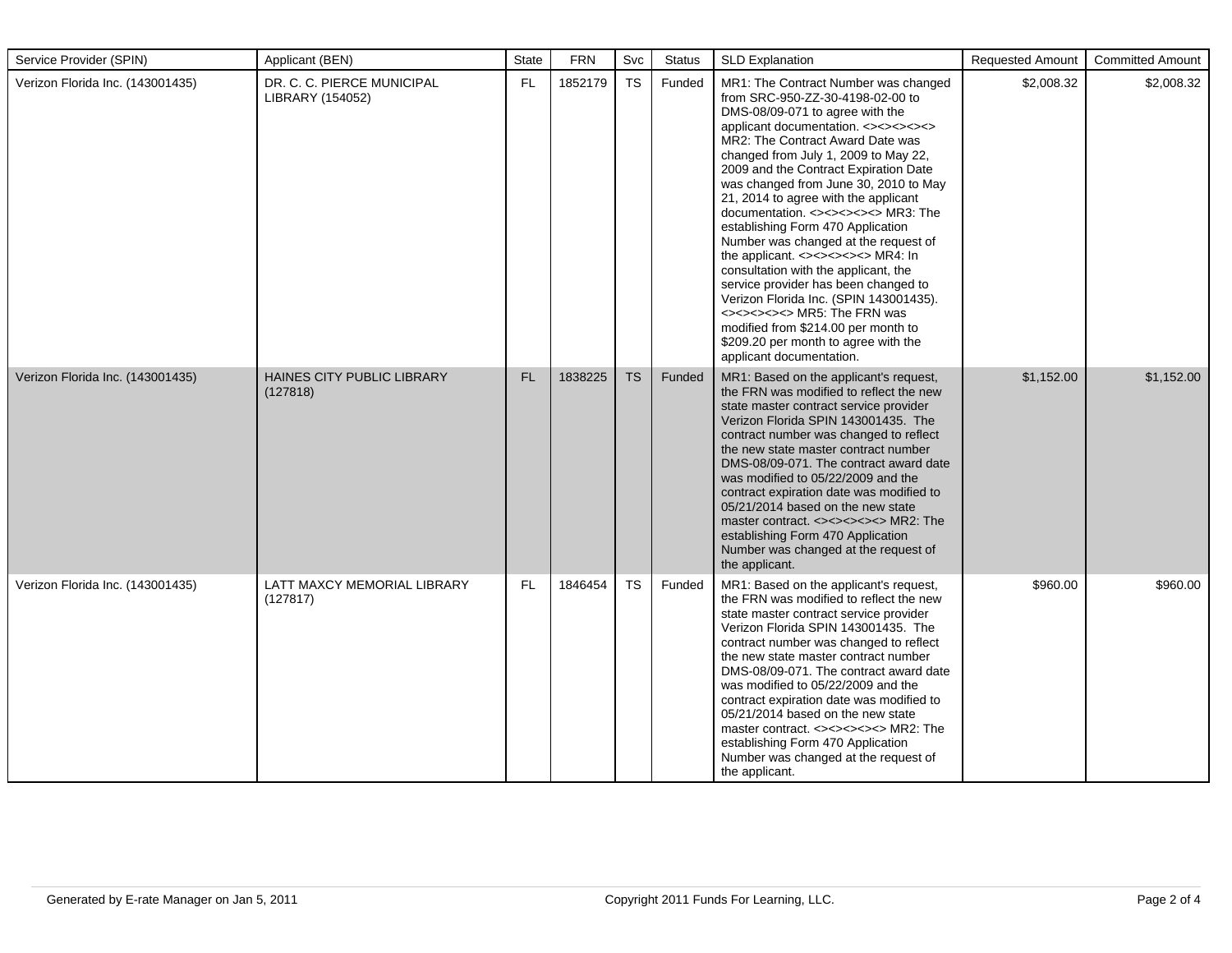| Service Provider (SPIN)          | Applicant (BEN)                                           | <b>State</b> | <b>FRN</b> | Svc       | <b>Status</b> | <b>SLD Explanation</b>                                                                                                                                                                                                                                                                                                                                                                                                                                                                                                                                                                                                                                                                                                                                                                                                                                       | <b>Requested Amount</b> | <b>Committed Amount</b> |
|----------------------------------|-----------------------------------------------------------|--------------|------------|-----------|---------------|--------------------------------------------------------------------------------------------------------------------------------------------------------------------------------------------------------------------------------------------------------------------------------------------------------------------------------------------------------------------------------------------------------------------------------------------------------------------------------------------------------------------------------------------------------------------------------------------------------------------------------------------------------------------------------------------------------------------------------------------------------------------------------------------------------------------------------------------------------------|-------------------------|-------------------------|
| Verizon Florida Inc. (143001435) | POLK COUNTY HISTORICAL &<br>GENEALOGICAL LIBRARY (154032) | FL           | 1838571    | <b>TS</b> | Funded        | MR1: The Contract Number was changed<br>from SRC-950-ZZ-30-4198-02-00 to<br>DMS-08/09-071 to agree with the<br>applicant documentation. <><><><><br>MR2: The Contract Award Date was<br>changed from July 1, 2009 to May 22,<br>2009 and the Contract Expiration Date<br>was changed from June 30, 2010 to May<br>21, 2014 to agree with the applicant<br>documentation. <><><><><>>>>>MR3: The<br>establishing Form 470 Application<br>Number was changed at the request of<br>the applicant. <><><><><>>>>MR4: In<br>consultation with the applicant, the<br>service provider has been changed to<br>Verizon Florida Inc. (SPIN 143001435).                                                                                                                                                                                                                | \$896.26                | \$896.26                |
| Verizon Florida Inc. (143001435) | POLK COUNTY LAW LIBRARY (156608)                          | FL.          | 1841821    | <b>TS</b> | Funded        | MR1: The Contract Number was changed<br>from SRC-950-ZZ-30-4198-02-00 to<br>DMS-08/09-071 to agree with the<br>applicant documentation. <><><><><br>MR2: The Contract Award Date was<br>changed from July 1, 2009 to May 22,<br>2009 and the Contract Expiration Date<br>was changed from June 30, 2010 to May<br>21, 2014 to agree with the applicant<br>documentation. <><><><><>>>>>MR3: The<br>establishing Form 470 Application<br>Number was changed at the request of<br>the applicant. $\langle \rangle \langle \rangle \langle \rangle \langle \rangle \langle \rangle \langle \rangle$ MR4: In<br>consultation with the applicant, the<br>service provider has been changed to<br>Verizon Florida Inc. (SPIN 143001435).                                                                                                                           | \$398.40                | \$398.40                |
| Verizon Florida Inc. (143001435) | Polk County Library Cooperative (156559)                  | FL.          | 1847242    | <b>TS</b> | Funded        | MR1: Based on the applicant request, the<br>FRN was modified to reflect the new<br>state master contract service provider<br>Verizon Florida SPIN 143001435. The<br>contract number was changed to reflect<br>the new state master contract number<br>DMS-08/09-071. The contract award date<br>was modified to 05/22/2009 and the<br>contract expiration date was modified to<br>05/21/2014 based on the new state<br>master contract. <><><><><>>>>MR2: The<br>establishing Form 470 Application<br>Number was changed at the request of<br>the applicant. $\left(-\right)$ <><><><><>>>>>MR3: The<br>dollars requested were reduced to<br>remove the ineligible product/services:<br>Foreign Listing, \$32/month. <><><><><br>MR4: The FRN was modified from<br>\$752.88 per month to \$523.33 per month<br>to agree with the applicant<br>documentation. | \$5,023.97              | \$5,023.97              |